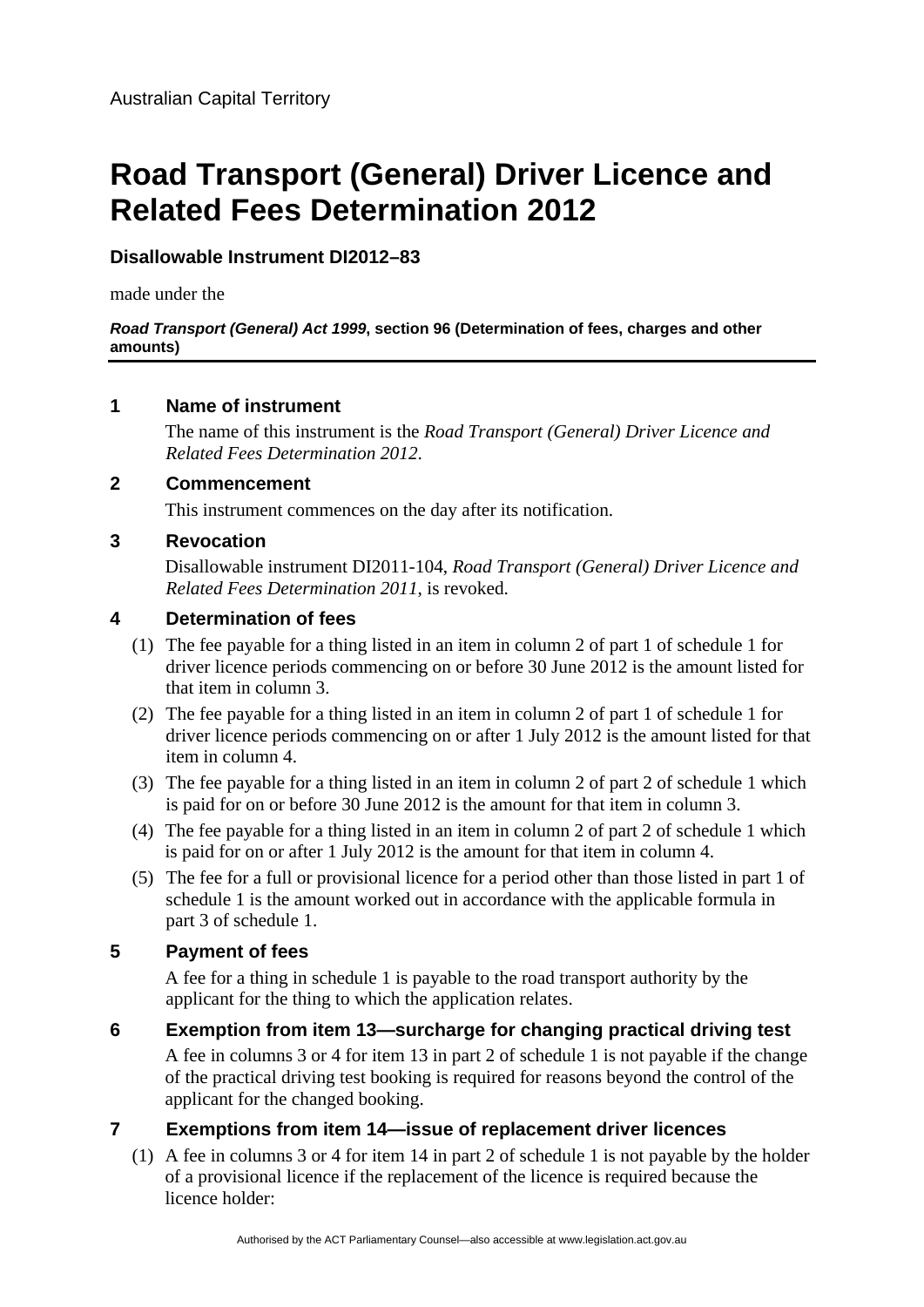- (a) has completed an approved provisional driver training course; or
- (b) has held a provisional licence for at least 6 months and is at least 26 years old.
- (2) A fee in columns 3 or 4 for item 14 in part 2 of schedule 1 is not payable by the holder of a driver licence endorsed with 'Valid without photo' if the licence holder is returning to the ACT and the replacement licence is a photographic licence.
- (3) A fee in columns 3 or 4 for item 14 in part 2 of schedule 1 is not payable if the replacement of the driver licence is required because:
	- (a) of a defect in the manufacture of the driver licence; or
	- (b) the driver licence was posted to a person but was not received by the person.
- (4) In this clause:

*approved provisional driver training course*—see the *Road Transport (Driver Licensing) Regulation 2000*, dictionary.

#### **8 Exemption from item 16—Commonwealth agencies and State and Territory authorities**

- (1) A fee in columns 3 or 4 for item 16 in part 2 of schedule 1 is not payable if the search of records is requested by a Commonwealth agency or a State or Territory authority and the provision of the results of the search to the agency or authority is:
	- (a) required or authorised by law; or
	- (b) reasonably necessary for the enforcement of the criminal law or of a law imposing a pecuniary penalty, or for the protection of the public revenue.
- (2) In this clause:

*Commonwealth agency* means an agency under section 6 of the *Privacy Act 1988* (Cwlth), definition of *agency*.

*State or Territory authority* means a State or Territory authority under section 6C (3) of the *Privacy Act 1988* (Cwlth).

#### **9 Definitions**

In this instrument:

*accreditation*—see the *Road Transport (Driver Licensing) Regulation 2000*, dictionary.

*fee* includes a charge or other amount.

*full licence*—see the *Road Transport (Driver Licensing) Regulation 2000*, dictionary.

Simon Corbell MLA Attorney-General

8 May 2012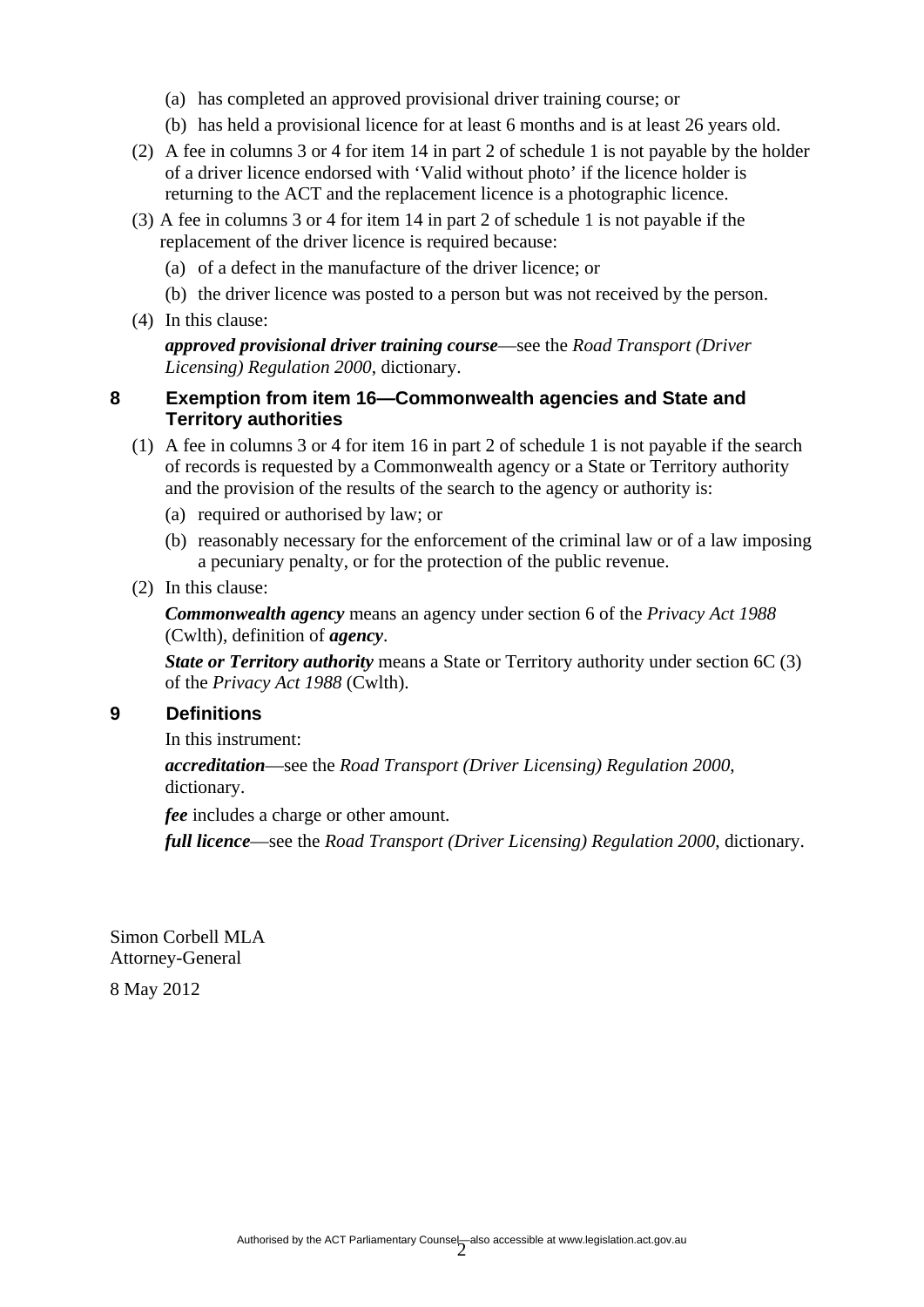| column 1<br><b>Item</b><br>number | column <sub>2</sub><br>Description of thing for which fee is payable                          | column 3<br>Fee payable<br>on or before<br>30 June 2012 | column 4<br>Fee payable<br>on or after<br>1 July 2012 |
|-----------------------------------|-----------------------------------------------------------------------------------------------|---------------------------------------------------------|-------------------------------------------------------|
| 1                                 | Issue or renewal of a learner licence valid for 2 years<br>(other than motorcycle)            | \$36.80                                                 | \$38.00                                               |
| $\overline{2}$                    | Issue or renewal of a learner motorcycle licence valid<br>for 1 year                          | N/A                                                     | \$19.00                                               |
| 3                                 | Issue or renewal of a learner licence receipt valid for<br>2 years                            | \$36.80                                                 | \$38.00                                               |
| 4                                 | Issue or renewal of a provisional licence valid for<br>3 years                                | \$93.10                                                 | \$96.30                                               |
| 5                                 | Issue or renewal of a full licence valid for 5 years                                          | \$153.00                                                | \$157.00                                              |
| 6                                 | Issue of a learner motorcycle licence where special<br>circumstances exist, valid for 2 years | \$44.60                                                 | \$46.10                                               |
| $\overline{7}$                    | Issue of a provisional licence where special<br>circumstances exist, valid for 12 months      | \$44.60                                                 | \$46.10                                               |
| 8                                 | Issue of a full licence where special circumstances<br>exist, valid for 12 months             | \$44.60                                                 | \$46.10                                               |
| 9                                 | Issue of a restricted licence to comply with a court<br>order                                 | \$172.20                                                | \$178.20                                              |
| 10                                | Issue or renewal of a probationary licence valid for<br>12 months                             | \$172.20                                                | \$178.20                                              |
| 11                                | Issue or renewal of a certificate of accreditation,<br>per 12 months of accreditation         | \$69.50                                                 | \$71.90                                               |

**Part 1 – Driver licence and accreditation fees** 

#### **Part 2 – Miscellaneous driver licence related fees**

| column 1<br><b>Item</b><br>number | column 2<br>Description of thing for which fee is payable         | column 3<br>Fee payable<br>on or before<br>30 June 2012 | column 4<br>Fee payable<br>on or after<br>1 July 2012 |
|-----------------------------------|-------------------------------------------------------------------|---------------------------------------------------------|-------------------------------------------------------|
| 12                                | First or subsequent practical driving test                        | \$86.80                                                 | \$89.80                                               |
| 13                                | Surcharge for the changing of a practical driving test<br>booking | \$14.00                                                 | \$14.40                                               |
| 14                                | Issue of a replacement driver licence                             | \$32.00                                                 | \$33.10                                               |
| 15                                | Certified extract from driver licence records                     | \$54.60                                                 | \$56.50                                               |
| 16                                | Search of records (statement of driver licence details)           | \$20.70                                                 | \$21.40                                               |
| 17                                | Certificate of competency book containing<br>25 certificates      | \$32.80                                                 | \$33.90                                               |